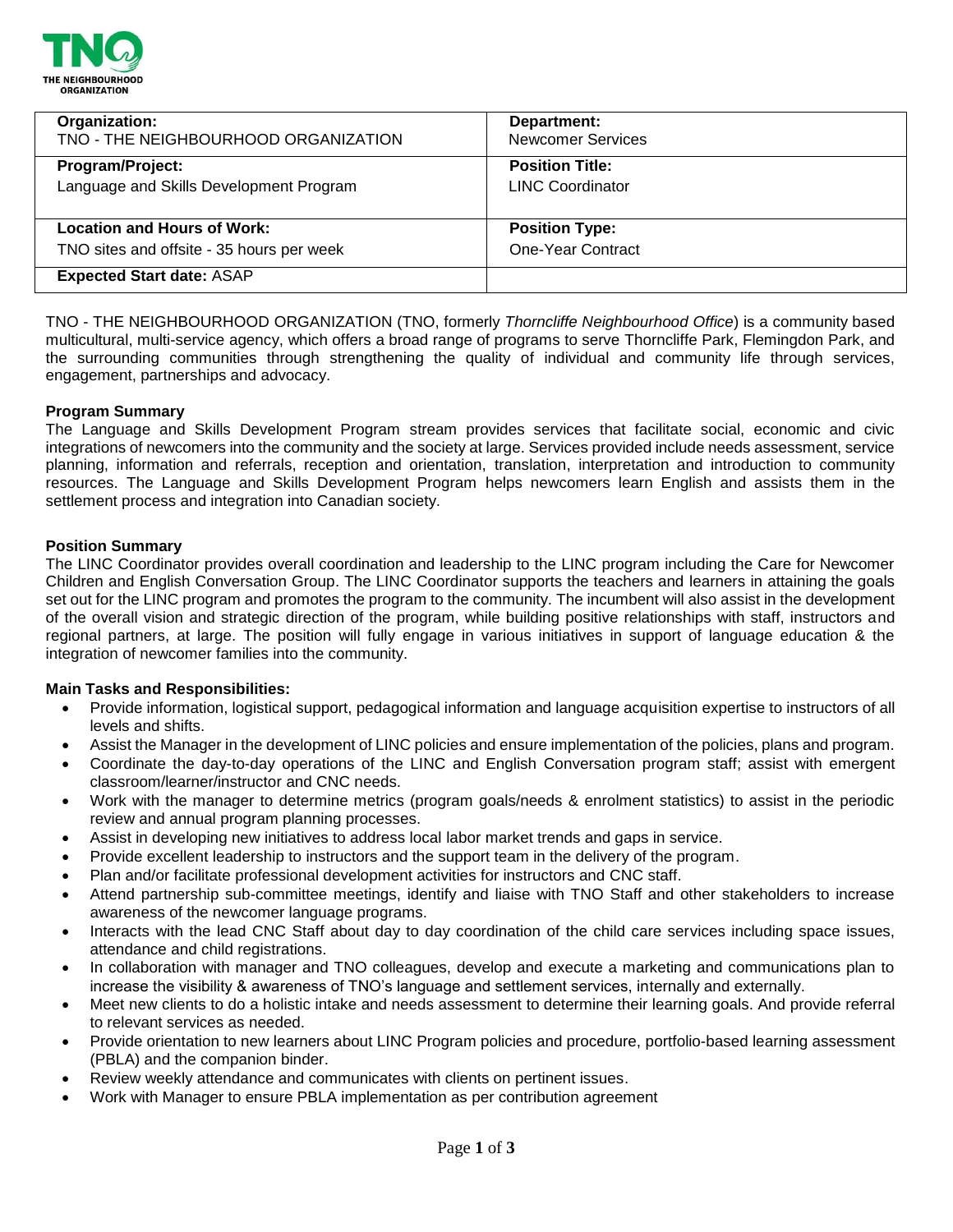- Arranges for guest speakers and presentations other logistics arrangement.
- Ensure effective programming based on the PBLA Course description and CLB information.
- Ensure continual evaluation of effectiveness of program delivery.
- Conduct activities related to the measurement of program outcomes.
- Liaise with the manager to ensure there is adequate instructional materials and equipment.
- Maintain an inventory of up-to-date instructional materials.
- Work with LINC administration to support general program needs.
- Compile and provide classroom/instructional data to the manager as required.
- Identify skills gaps, and recommend appropriate professional development activities.
- Support PBLA Lead teacher.
- Ensure that all program timelines are met (for multiple reporting deadlines, for funding applications, and performance appraisals).
- Set or change program policies and practices to facilitate PBLA teaching. Monitor PBLA practices in the program.
- Complete an annual program self-assessment using the PBLA Practice Review Framework, identify, and complete an action plan.
- Provide support for PBLA lead teacher and classroom teachers completing their action plans.
- Schedule instructor-student portfolio reviews and support instructors with conducting those reviews.
- Ensure course descriptions are up to date.
- Ensure CLBs are updated by reconciling the numbers in the HARTs system until all data has been input by the admin teamCollect and collate statistical information along with the Manager.
- Prepare reports for the Manager as required.
- Perform other related duties as required.

# **Qualifications and Experience Required:**

- Related University degree or College Diploma, TESL Certificate (OCELT Certified) and PBLA Lead certification.
- Three to five years of experience in teaching English as a Second Language of which at least one year of experience in supervising staff/instructors, scheduling classes and coordinating some areas of program budget. (preference will be given to LINC experience)
- Strong knowledge of IRCC funded programs, mandate and reporting requirements.
- Demonstrated ability to effectively analyze, synthesize and disseminate pedagogical information.
- Strong interpersonal skills and awareness of local community needs and services.
- Must have excellent working knowledge of language acquisition, Canadian Language Benchmarks, and newcomer settlement issues.
- Experience in program coordination, teacher training and familiar with program management.
- Extensive knowledge and experience in teaching program logistics and curriculum planning.
- Excellent organizational and communication skills.
- Proven leadership skills with strong team work experience and conflict resolution skills.
- Highly organized, tactful, flexible and enthusiastic.
- Good working knowledge of standard office equipment and software applications.
- Good working knowledge of educational IT equipment, language acquisition software and online resources.

# **Working Conditions**

**Hours of Work -** Regular hours for 35 hours per week, and flexible between 8:30AM to 8:00PM. Some evening and weekend work will be required as decided by requirements.

**Location -** This position will be located within any of TNO's service locations based on community and program requirements. Locations for this position may be added or moved to new addresses in the future according to the community and program requirements.

# **Hiring Conditions**

**Vaccination Requirement –** As a condition of employment, TNO requires all new hires to provide proof of full vaccination